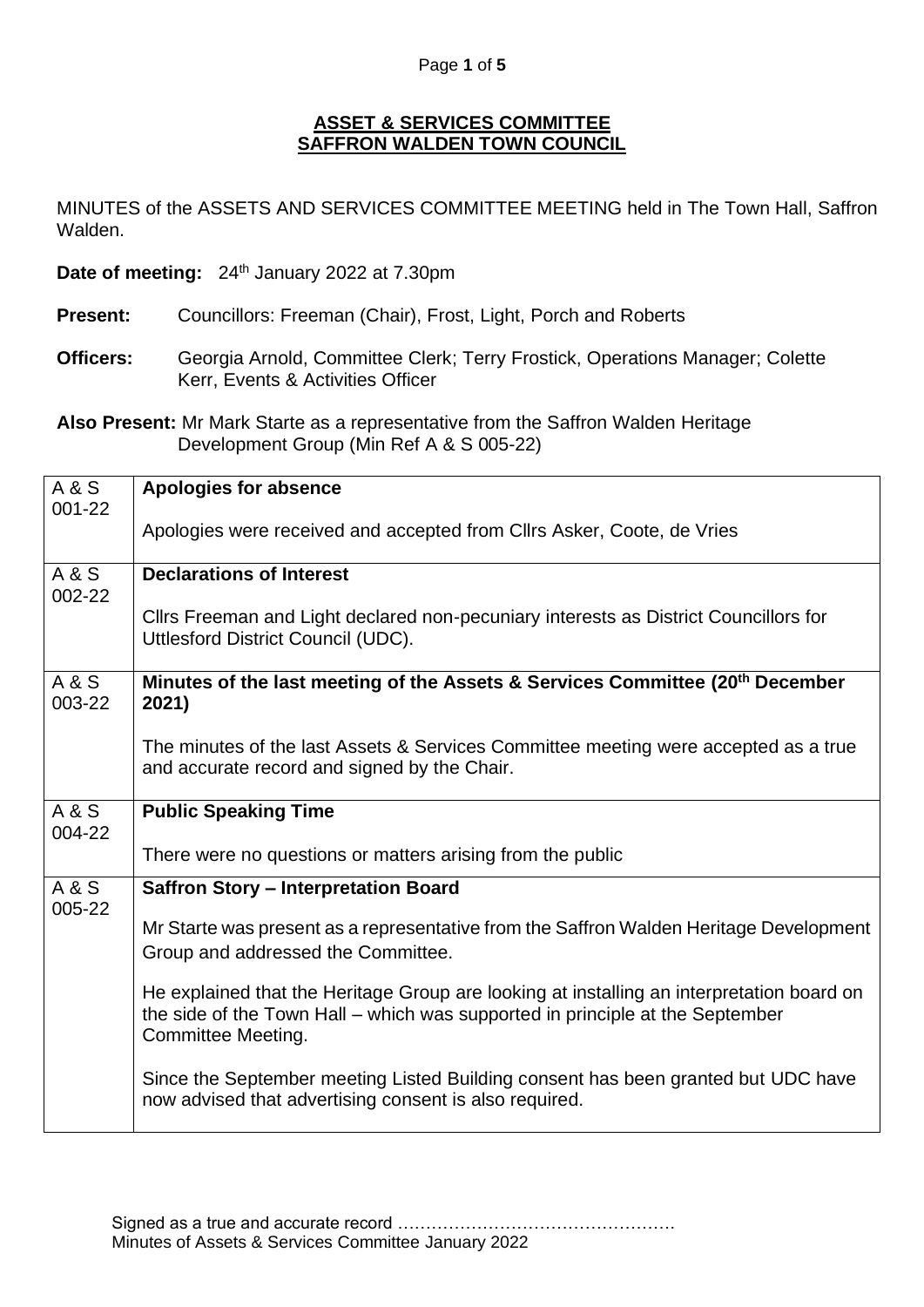| Cllrs liked the design and queried the final size of the board – Mr Starte explained it<br>would be the same size as the board by The Battle Ditches and it would be placed on<br>the side of The Town Hall in an Oak Frame.                                                                                |
|-------------------------------------------------------------------------------------------------------------------------------------------------------------------------------------------------------------------------------------------------------------------------------------------------------------|
|                                                                                                                                                                                                                                                                                                             |
| Committee resolved to continue supporting the project and advertising consent should<br>be applied for.                                                                                                                                                                                                     |
| <b>Policies</b><br>A & S                                                                                                                                                                                                                                                                                    |
| 006-22<br>The Operations Manager explained that the following policies are due for review:                                                                                                                                                                                                                  |
| a) Volunteering Policy – no amendments are proposed.<br>b) Signage Policy - no amendments are proposed.                                                                                                                                                                                                     |
| c) Cemetery rules and regulations – no amendments are proposed                                                                                                                                                                                                                                              |
| d) Filming and photography – no amendments are proposed.                                                                                                                                                                                                                                                    |
| e) Market - proposed amendment highlighted                                                                                                                                                                                                                                                                  |
| f) CCTV - no amendments are proposed                                                                                                                                                                                                                                                                        |
| It was noted the only policy with proposed changes was e) The Market – which included<br>references to alcohol licencing and prohibiting the sale of real fur.                                                                                                                                              |
| Committee agreed to accept all of the above policies as proposed.                                                                                                                                                                                                                                           |
| <b>A&amp;S</b><br>Saffron Walden Youth Partnership - Grant Request                                                                                                                                                                                                                                          |
| 007-22<br>Committee noted the grant request and The Operations Manager explained that the<br>request has not gone via the Youth Partnership Board due to time constraints as the<br>project is due to start this month.                                                                                     |
| Clirs explained that they want to support the group but they should consider other<br>possible funding options going forward.                                                                                                                                                                               |
| It was resolved to award this application.                                                                                                                                                                                                                                                                  |
| And committee unanimously agreed that - going forward any applications should be<br>submitted to The Events and Activities Officer for review and clarification to then pass<br>onto the Youth and Partnership Board for their consideration. It will then be sent to this<br>committee for final approval. |
| A & S<br><b>Purchase of Battery powered van</b>                                                                                                                                                                                                                                                             |
| 008-22<br>Committee noted the report provided and The Operations Manager explained that<br>SWTC now have two battery powered vans.                                                                                                                                                                          |
| Committee were pleased to see this is progress to de-carbonising.                                                                                                                                                                                                                                           |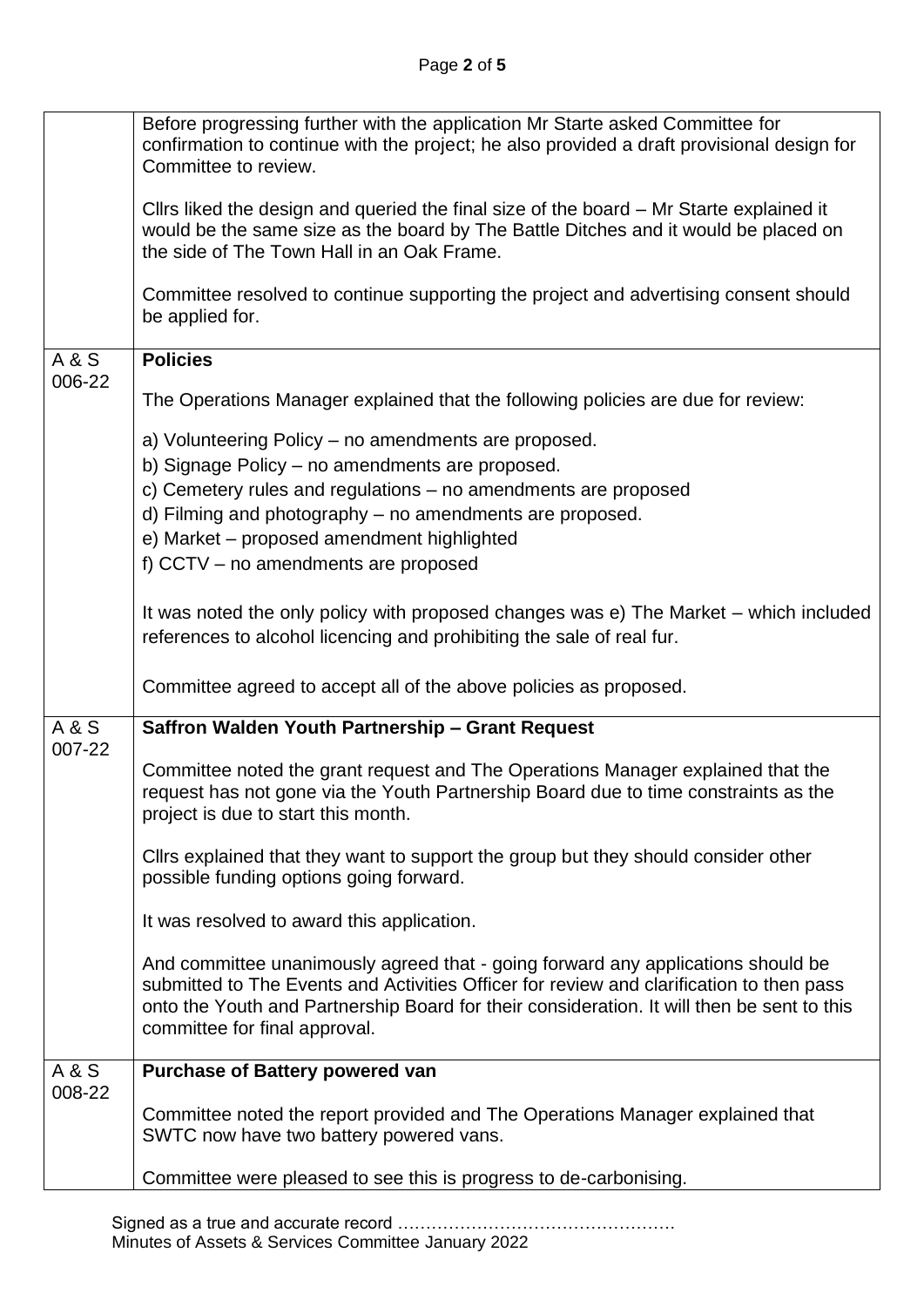| A & S<br>009-22    | With the permission of the Committee, the Chair brought forward agenda items 10<br>(Steam Punk – proposed activity for Summer 2023) and item 11 (Welcome back<br>funding).                                                                                                                                                                                                      |
|--------------------|---------------------------------------------------------------------------------------------------------------------------------------------------------------------------------------------------------------------------------------------------------------------------------------------------------------------------------------------------------------------------------|
| A & S<br>010-22    | Steam Punk - Proposed activity for summer 2023                                                                                                                                                                                                                                                                                                                                  |
|                    | Mr Starte from the Tourist Information and Colette Kerr, the events and activities officer<br>presented the report to committee.                                                                                                                                                                                                                                                |
|                    | They explained that it is a new and different idea where it brings a Sci-fi/Victorian theme<br>into the events – which has a huge following across the country, where participants often<br>dress up.                                                                                                                                                                           |
|                    | It was recommended that a Steam Punk event could take place one weekend in Summer<br>2023; possibilities being an additional Market; Mad Hatters Tea Party; live music; walking<br>Trials and a Steam Punk Promenade through Saffron Walden. These events could involve<br>local businesses and would bring more visitors into the town, which would benefit<br>businesses too. |
|                    | A proposed initial budget was included in the presentation, which shows the event being<br>grant funded.                                                                                                                                                                                                                                                                        |
|                    | Committee discussed the idea and noted that no summer events are scheduled for 2023<br>so this event would be fit in between the 8-day Carnival Weekend and Fete de La<br>Musique.                                                                                                                                                                                              |
|                    | Committee agreed to support the event and asked Officers to keep them updated.<br>Particularly with the grant process, if this is not awarded then the event funding should be<br>re-evaluated.                                                                                                                                                                                 |
| A & S<br>$011 - 2$ | <b>Welcome back Funding</b>                                                                                                                                                                                                                                                                                                                                                     |
|                    | The Events and Activities Officer explained that government funding has been received<br>via UDC, which needs to be spent by 31 <sup>st</sup> March, this being:                                                                                                                                                                                                                |
|                    | Events & Activities - £10,000 - This will be used for free, February half term events. Which<br>will include two children's entertainer shows and pop-up screenings from Saffron Screen<br>in the Town Hall.                                                                                                                                                                    |
|                    | Cllrs asked for an update on the Queen's Jubilee Weekend Events – Officers explained<br>that initial discussions are being had but an update would be provided for February's<br>meeting.                                                                                                                                                                                       |
|                    | Secondly, funding has been granted for planters at £5,000. The Operations Manager<br>explained that the two possible options are: One or two concrete planters or a few cast<br>iron planters. The latter being similar in appearance to those already in place in the<br>Square.                                                                                               |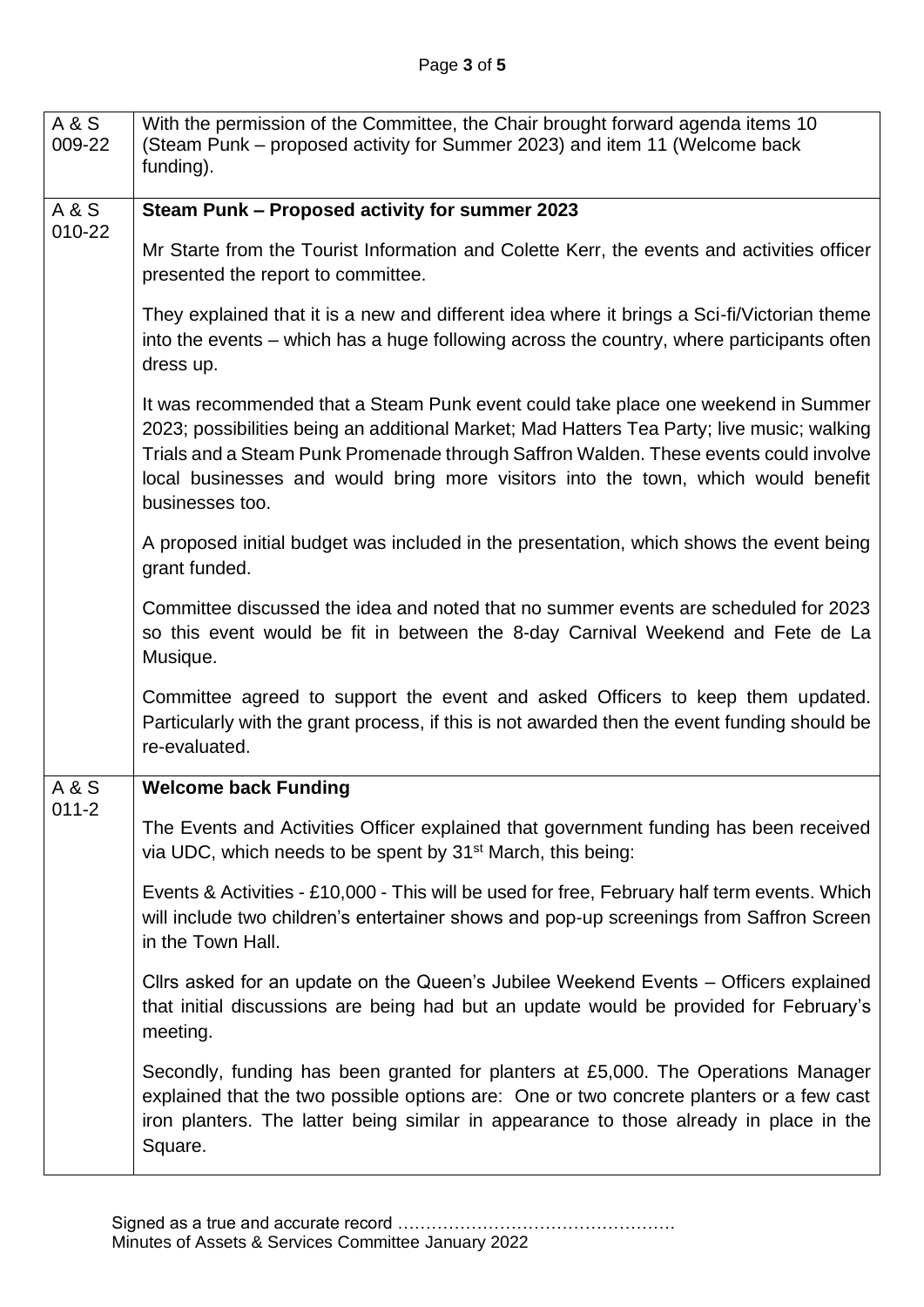|                 | Committee agreed that Cast Iron planters should be brought if possible.                                                                                                                                                                                                                                                                                                                                                        |
|-----------------|--------------------------------------------------------------------------------------------------------------------------------------------------------------------------------------------------------------------------------------------------------------------------------------------------------------------------------------------------------------------------------------------------------------------------------|
|                 | Committee also passed on thanks to staff for the works carried out.                                                                                                                                                                                                                                                                                                                                                            |
| A & S           | <b>Court Room Sound Proofing</b>                                                                                                                                                                                                                                                                                                                                                                                               |
| 012-22          | To address the poor sound quality in the Court Room, the Operations Manager explained<br>the following options to committee:                                                                                                                                                                                                                                                                                                   |
|                 | Floor length curtains could be hung up and an initial quote has cost these to be<br>£5,000.                                                                                                                                                                                                                                                                                                                                    |
|                 | Alternatively, baffle plates – however these would ruin the aesthetics of the room<br>$\bullet$<br>- particularly for weddings.                                                                                                                                                                                                                                                                                                |
|                 | Finally, sound proof panelling could be placed along the walls or ceiling. However,<br>$\bullet$<br>this would require listed building consent.                                                                                                                                                                                                                                                                                |
|                 | Committee agreed that any works would need to be mindful not to ruin the room as it is<br>also a wedding venue. They agreed curtains could be a good solution but panelling should<br>be considered and could go along the ceiling.                                                                                                                                                                                            |
|                 | The Chair explained that the sound proofing in The Quaker House, on the High Street has<br>subtle yet effective panelling - it was agreed that the Chair and Operations Manager<br>would arrange a visit to consider ceiling panelling as an option in the Court Room.                                                                                                                                                         |
| <b>A&amp;S</b>  | <b>Urgent Information Items</b>                                                                                                                                                                                                                                                                                                                                                                                                |
| 013-22          | No items were raised.                                                                                                                                                                                                                                                                                                                                                                                                          |
| A & S<br>014-22 | Date and time of Next Meeting                                                                                                                                                                                                                                                                                                                                                                                                  |
|                 | Noted and agreed as being 28th February 2022 at 7.30pm in the Town Hall, Saffron<br>Walden                                                                                                                                                                                                                                                                                                                                     |
| A & S<br>015-22 | Confidential Item - Exclusion of Press and Public (Part II meeting)                                                                                                                                                                                                                                                                                                                                                            |
|                 | It was resolved that under the Public Bodies (Admission to Meetings) Act 1960 (as<br>extended by s.100 of the Local Government Act 1972), the public and accredited<br>representatives of newspapers be excluded from the meeting for the following items of<br>business on the grounds that it involves the likely disclosure of exempt information as<br>defined in Part 1 of Schedule 12A of the Local Government Act 1972. |
| A & S           | <b>Town Council Assets</b>                                                                                                                                                                                                                                                                                                                                                                                                     |
| 016-22          | The Operations Manager provided a verbal update following the November Committee<br>meeting.                                                                                                                                                                                                                                                                                                                                   |
| A & S           | <b>Public Open Space</b>                                                                                                                                                                                                                                                                                                                                                                                                       |
| 017-22          | The Operations Manager and Committee Clerk explained that the transfer of the public<br>open space from developers to the Town Council continues to be slow.                                                                                                                                                                                                                                                                   |